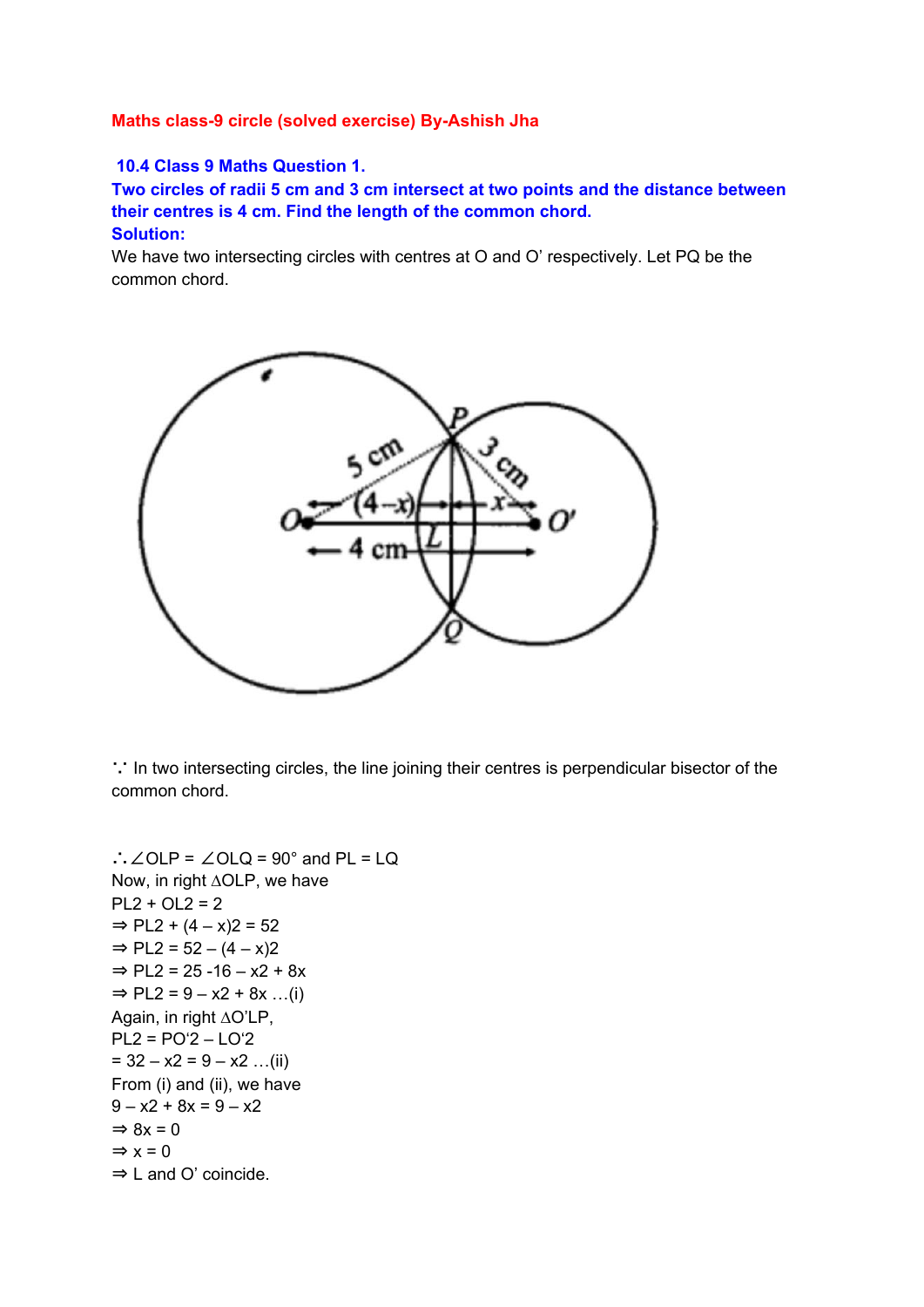∴ PQ is a diameter of the smaller circle.  $\Rightarrow$  PL = 3 cm

But  $PL = LQ$ ∴  $LQ = 3$  cm ∴ PQ = PL + LQ = 3cm + 3cm = 6cm Thus, the required length of the common chord = 6 cm.

**Question 2. If two equal chords of a circle intersect within the circle, prove that the segments of one chord are equal to corresponding segments of the other chord. Solution:**

Given: A circle with centre O and equal chords AB and CD intersect at E. To Prove: AE = DE and CE = BE Construction : Draw OM ⊥ AB and ON ⊥ CD. Join OE. Proof: Since AB = CD [Given] ∴ OM = ON [Equal chords are equidistant from the centre] Now, in ∆OME and ∆ONE, we have ∠OME = ∠ONE [Each equal to 90°] OM = ON [Proved above] OE = OE [Common hypotenuse] ∴ ∆OME ≅ ∆ONE [By RHS congruence criteria]  $\Rightarrow$  ME = NE [C.P.C.T.]

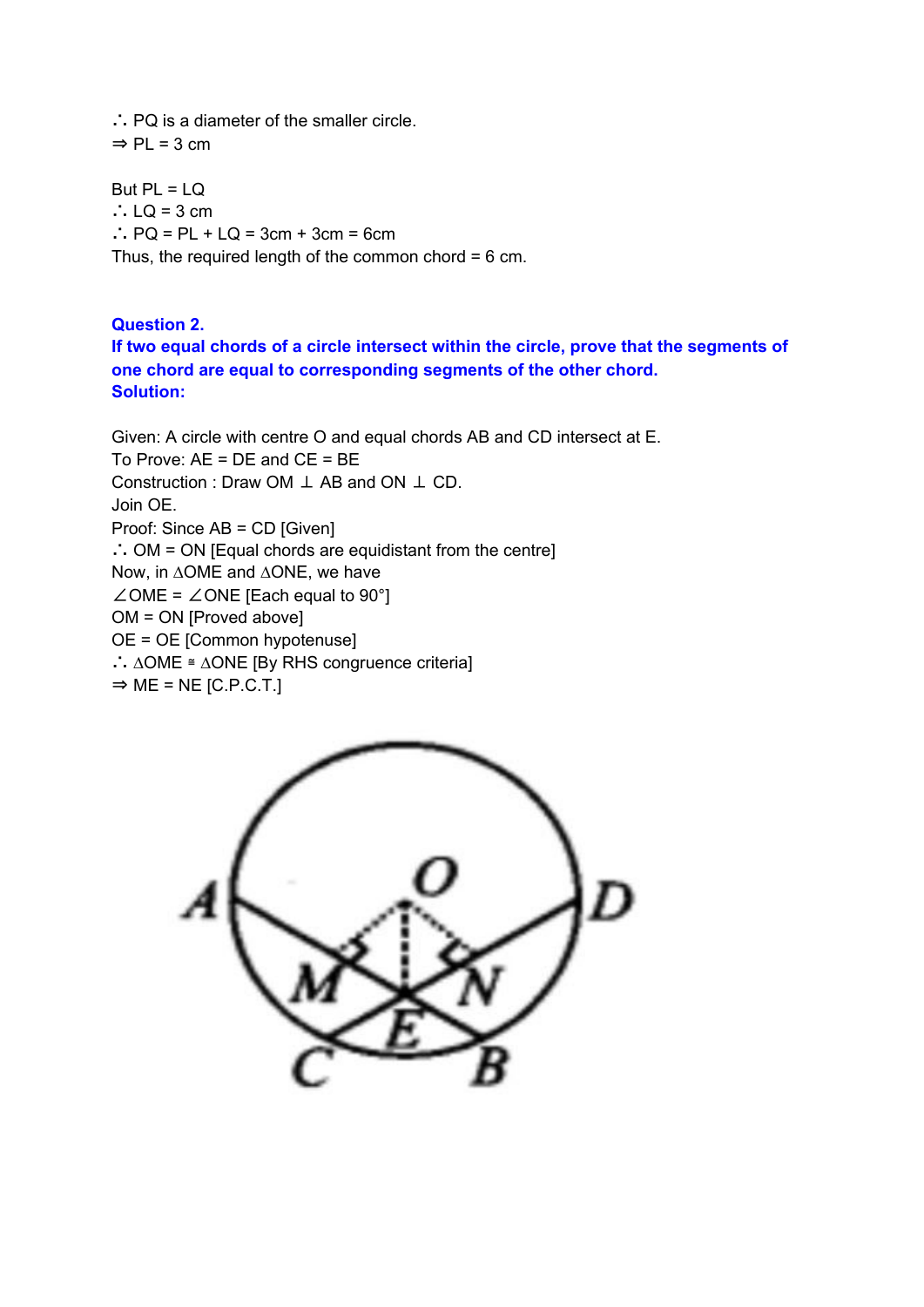```
Adding AM on both sides, we get
\Rightarrow AM + ME = AM + NE
\Rightarrow AE = DN + NE = DE
∵ AB = CD ⇒
12
=DC
\Rightarrow AM = DN
```
 $\Rightarrow$  AE = DE ...(i) Now,  $AB - AE = CD - DE$  $\Rightarrow$  BE = CE …….(ii) From (i) and (ii), we have  $AE = DE$  and  $CE = BE$ 

## **Question 3.**

**If two equal chords of a circle intersect within the circle, prove that the line joining the point of intersection to the centre makes equal angles with the chords. Solution:**

Given: A circle with centre O and equal chords AB and CD are intersecting at E. To Prove : ∠OEA = ∠OED Construction: Draw OM ⊥ AB and ON ⊥ CD.



Join OE. Proof: In ∆OME and ∆ONE,  $OM = ON$ [Equal chords are equidistant from the centre] OE = OE [Common hypotenuse]